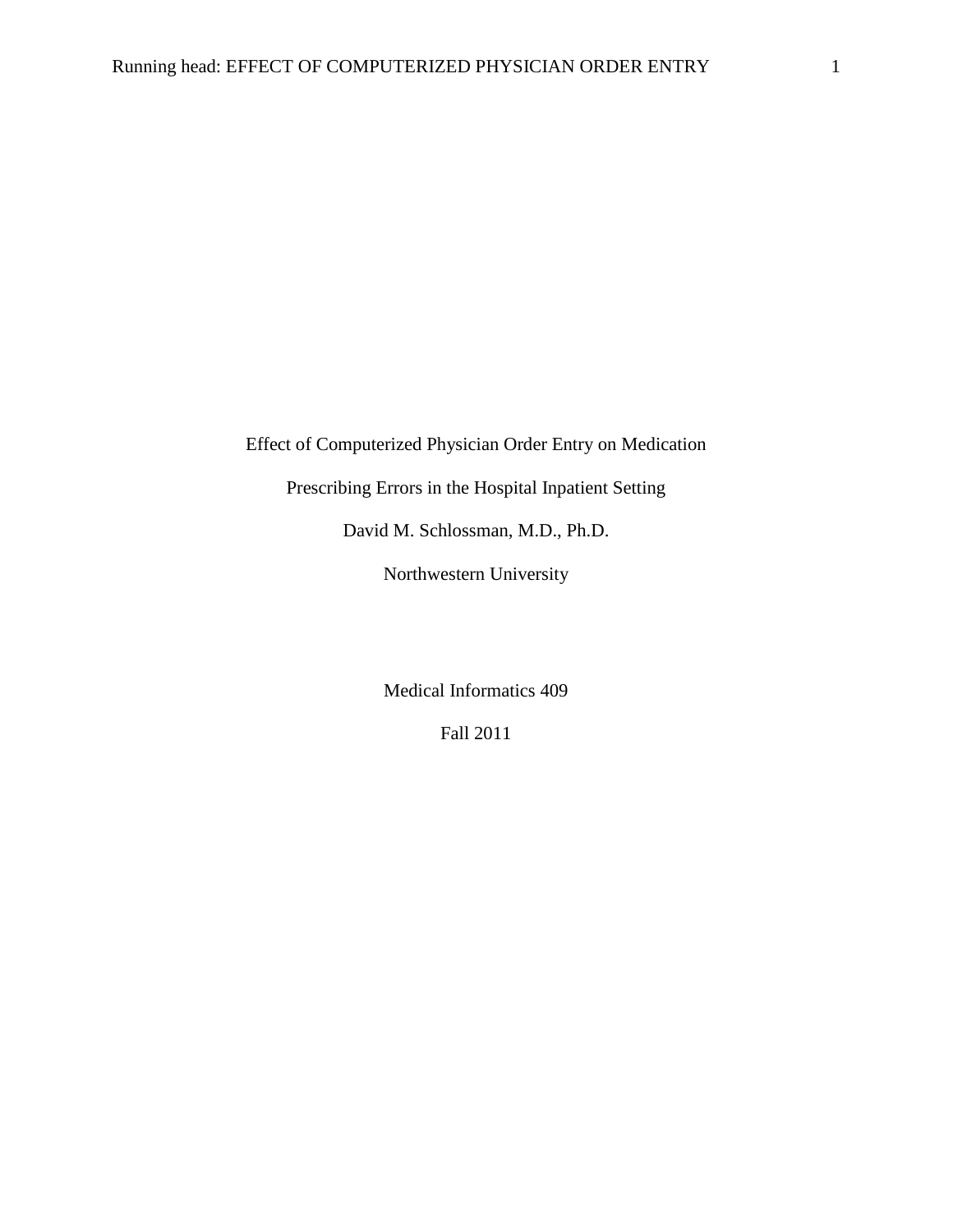# **Problem Definition**

Strong federal financial incentives have led many US hospitals into a veritable frenzy to adopt, implement, and demonstrate meaningful use of electronic medical records (EMR). One key component in meaningful use certification is the implementation of computerized physician order entry (CPOE). To support this requirement, government regulators frequently reference early research findings that CPOE decreases medication errors and improves patient safety in comparison to paper ordering systems (Dean-Franklin et al., 2007 and Ammenwerth et al., 2008). However, in its recently released report *Health IT and Patient Safety,* the Institute of Medicine found that "designed and applied inappropriately, health IT can add an additional layer of complexity to the already complex delivery of healthcare, which can lead to unintended adverse consequences (IOM, 2011)." Indeed empirical studies have confirmed that in some situations CPOE can actually increase the risk of medication errors (Koppel et al., 2005). Also, in a recent comprehensive review, Reckmann et al. (2009) pointed out that "Evidence of the effectiveness of CPOE systems to reduce prescribing errors is limited, and the sample sizes and study methods applied reduce the generalizability and strength of the evidence." There remains a need for rigorous evidence-based clinical trials to further evaluate the hypothesis that CPOE really does reduce the frequency and severity of medication prescribing errors and their consequences (Reckmann et al., 2009).

#### **Study Design**

Randomized controlled trials remain the gold standard for clinical study design. In real life clinical settings, it is usually impossible to apply the CPOE intervention only to specific sets of patients while excluding others. Therefore in the context of CPOE, controlled pre-and postintervention comparison is the most rigorous study design that can practically be used. I propose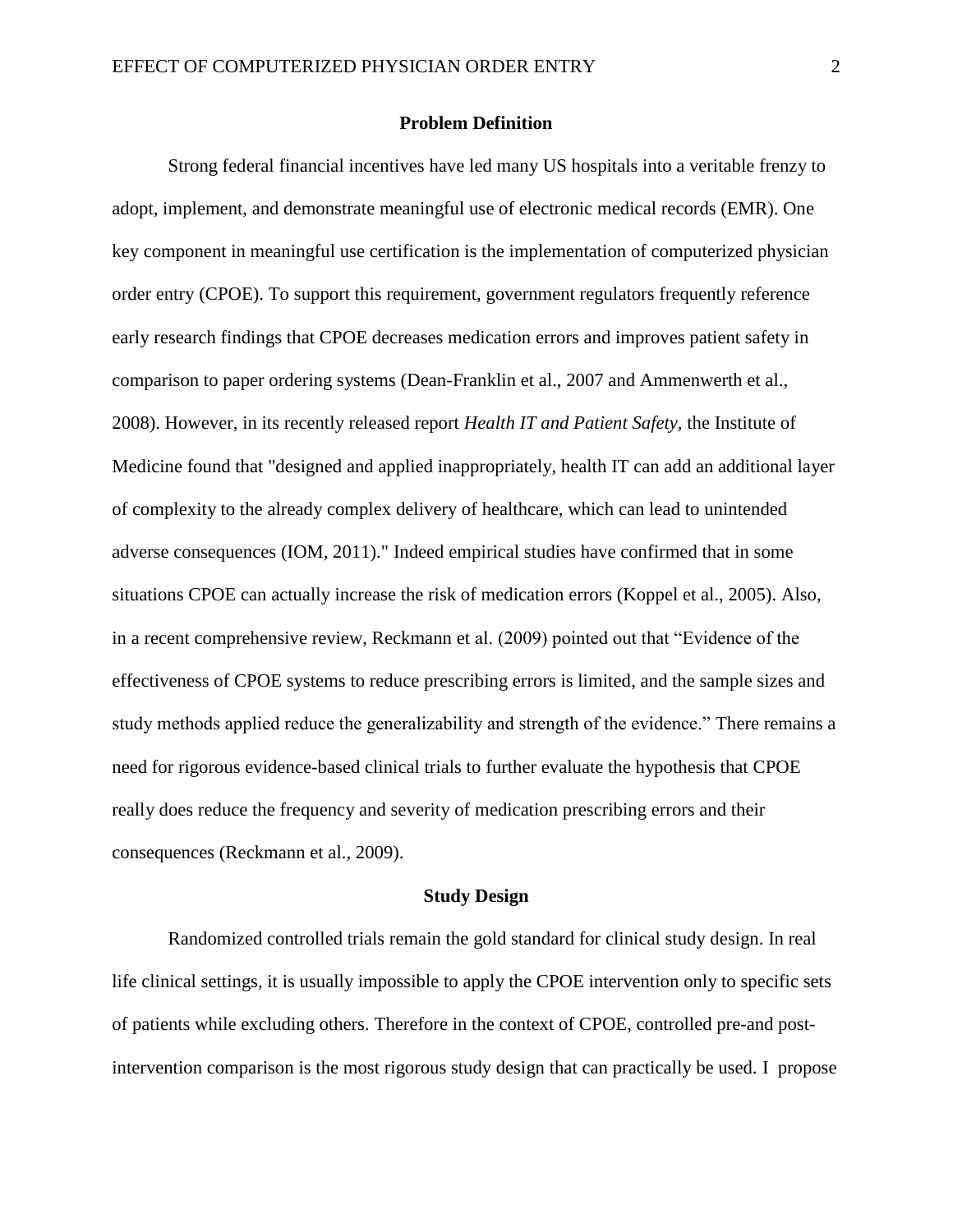a before and after study to be carried out at Community Hospital, a private, nonacademic 400 bed County hospital which records an average of 1500 acute care admissions per month. Community Hospital already operates a robust electronic medical record which contains the clinical, laboratory, care plan, radiology, and clinician narrative data on its inpatients. The hospital is preparing to add a commercial CPOE system to its EMR, with go-live planned in the fourth quarter of 2012. The study will involve two time periods of increased monitoring of all medication orders written on the adult medical and surgical wards of the hospital to detect and record medication errors, a period of four weeks just prior to the implementation of CPOE (pre-CPOE) and a second four week period starting three months after the go-live, in order to give the hospital clinicians time to develop skill and familiarity with the CPOE system (post-CPOE). A research pharmacist will train staff inpatient pharmacists (who already monitor all inpatient medication orders as part of their current duties) to assess those orders for medication errors using definitions, classifications, and methods previously defined in the literature (Dean et al., 2002). Study investigators will score the severity of each recorded error based on a scale from 0 (no harm) to 10 (death) using a previously validated scoring system (Dean and Barber, 1999). Adverse drug events are medication errors that cause temporary harm to the patient requiring intervention or prolongation of hospitalization, cause permanent or life threatening harm to the patient, or cause the death of a patient. The pharmacists will also be trained to determine and record the total number of adverse drug events (ADE) using a validated ADE detection tool from the literature (Rozich et al., 2003).

## **Analysis**

The unit of analysis will be the individual inpatient medication order, and the primary outcome (dependent) variable will be the total number of medication orders with errors during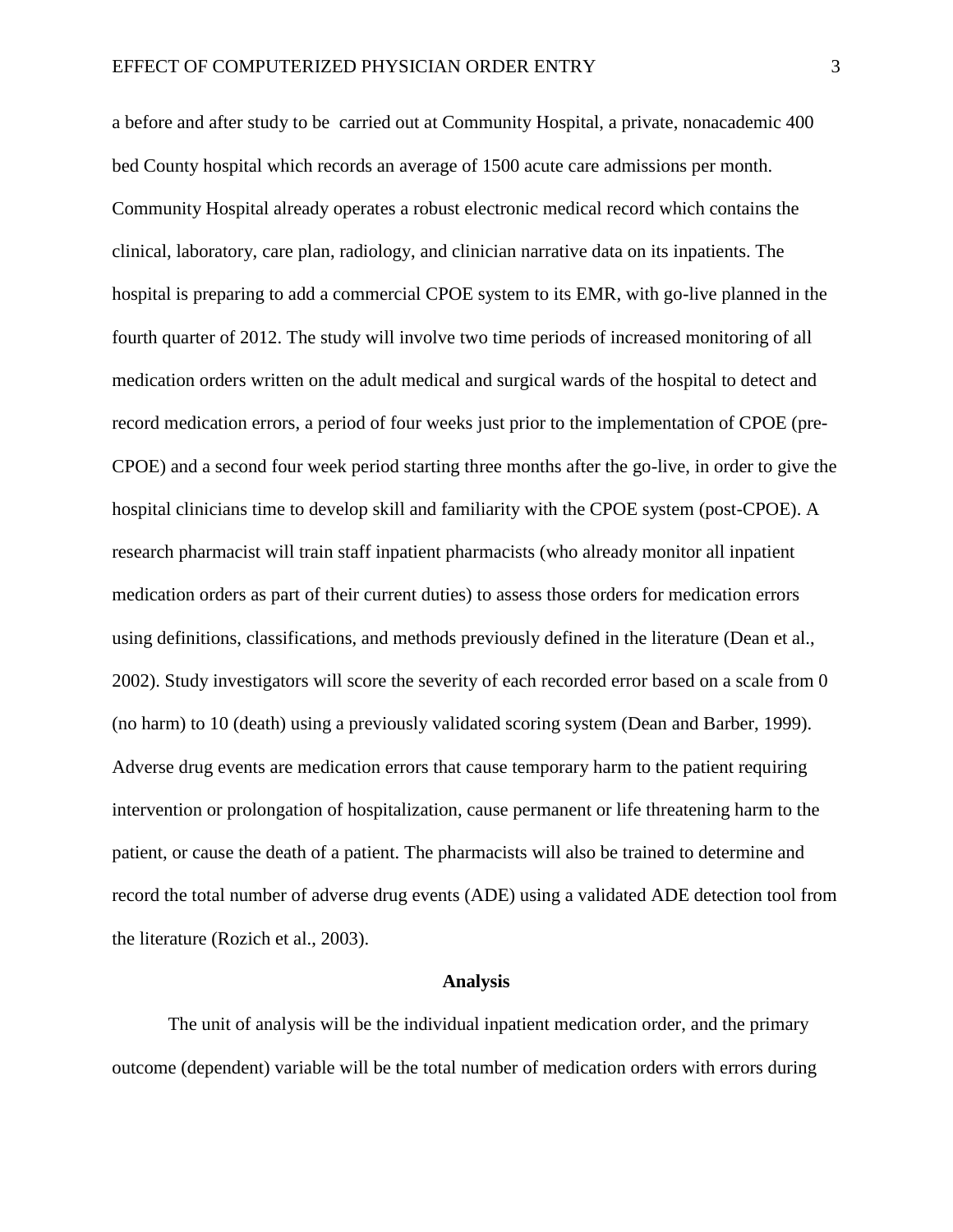each measuring period. Because it is conceivable that CPOE might lower the total number of medication errors mainly by lowering the rate of minor errors that have little or no consequence for the patient, secondary outcome variables will include total number of adverse drug events and mean error severity score. The independent variable is the presence or absence of CPOE.

The number of orders with errors pre- and post-CPOE will be compared using the  $\chi^2$  test with hypotheses:

*H*<sub>0</sub>*:*  $p_1 = p_2$ ,  $\alpha = 0.05$  (proportion of orders with errors is equal pre-CPOE and post-CPOE)  $H_1: p_1 \neq p_2$  (proportion of orders with errors is not equal pre-CPOE and post-CPOE). Exactly the same  $\chi^2$  analysis can be applied to the number of orders with associated ADEs in the pre- and post-CPOE measuring periods:

*H*<sub>0</sub>*:*  $p_1 = p_2$ ,  $\alpha = 0.05$  (proportion of orders with associated ADE is equal pre- and post-CPOE)  $H_1: p_1 \neq p_2$  (proportion of orders with associated ADE is not equal pre- and post-CPOE)

Error severity scores pre- and post-CPOE will be compared using the unpaired t-test with hypotheses:

 $H_0: \mu_1 = \mu_2$ ,  $\alpha = 0.05$  (Mean error severity scores pre and post-CPOE are equal) and  $H_1$ : $\mu_1 \neq \mu_2$  (Mean error severity scores pre and post-CPOE are not equal).

In two representative studies from the literature, pre-CPOE medication error rates were 2% (Dean et al., 2002) and 3.8% (Dean-Franklin et al., 2007). To identify a decrease in the medication error rate from 2% to 1% with  $\alpha$ =0.05 and  $\beta$ = 0.2 would require study of 2314 newly written medication orders in each phase of the study, and to identify a decrease from 4% to 2% would require study of 1136 newly written medication orders in each phase (D'Agostino et al., 2006, p.331, Formula 7.16). In their study of a 550 bed teaching hospital in the United Kingdom, Dean et al. (2002) found that approximately 1300 new medication orders were written each day,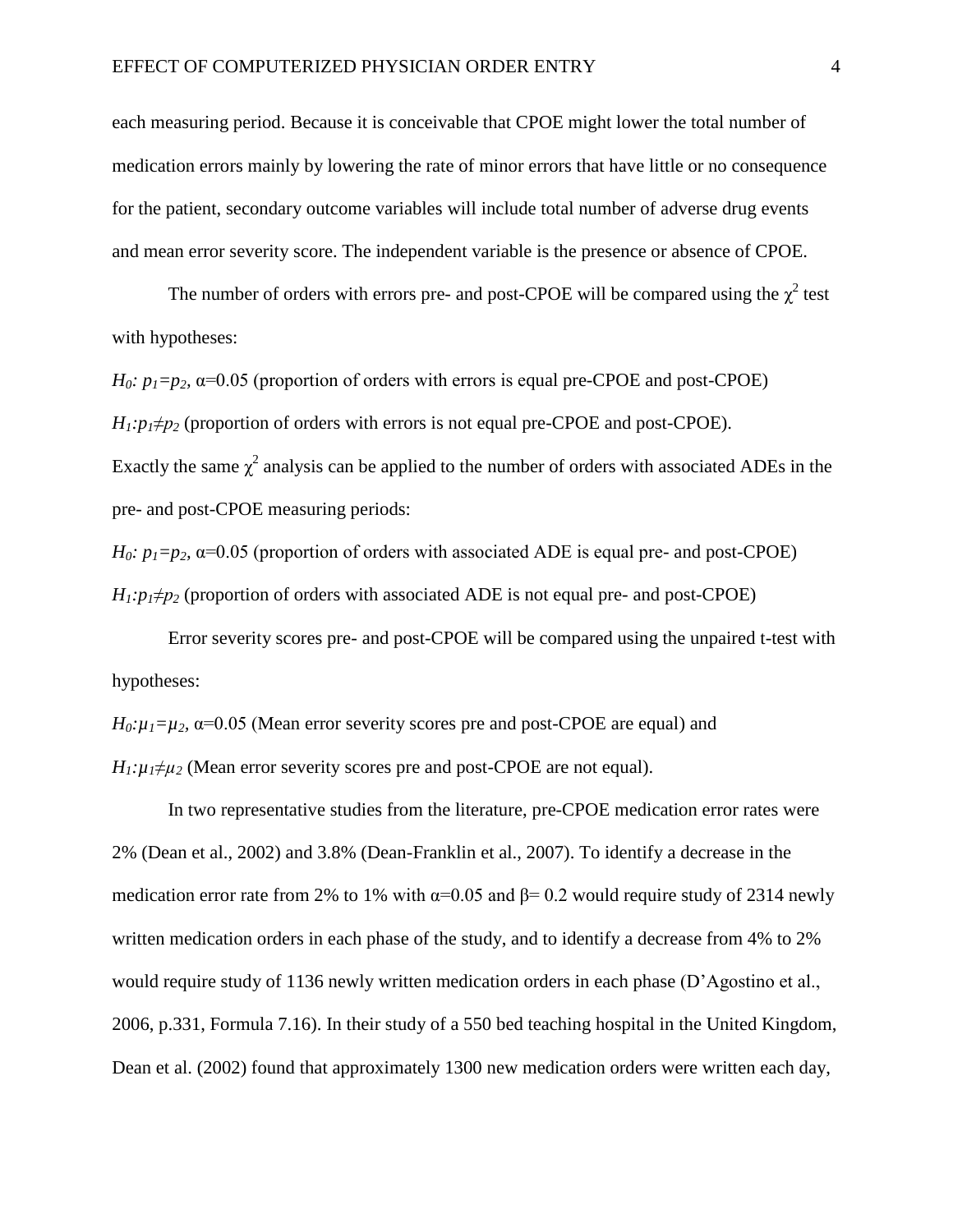equivalent about 950 such orders per day at Community Hospital, adjusting for the difference in bed capacity. A four-week study should therefore acquire more than enough data to achieve the desired statistical power. Since the pre-and post-CPOE phases are of equal length, there is not likely to be a significant difference in the total number of medication orders written during each phase, but this will be verified in the data set.

#### **Summary**

Reckmann et al. (2009) suggested that all future studies regarding the effectiveness of CPOE in reducing inpatient medication order errors should contain a definition of prescribing errors, should report absolute error rates pre-and post-CPOE implementation, should report denominators for prescribing error rates including total number of orders reviewed, should characterize errors by a defined standardized severity scale, should allow error rates per severity category to be calculated, and should incorporate appropriate significance testing. The proposed study meets all of these criteria and will be well powered to detect significant changes in serious errors. It will therefore be well-suited for accurate comparison with previous and contemporary studies and for incorporation into meta-analyses.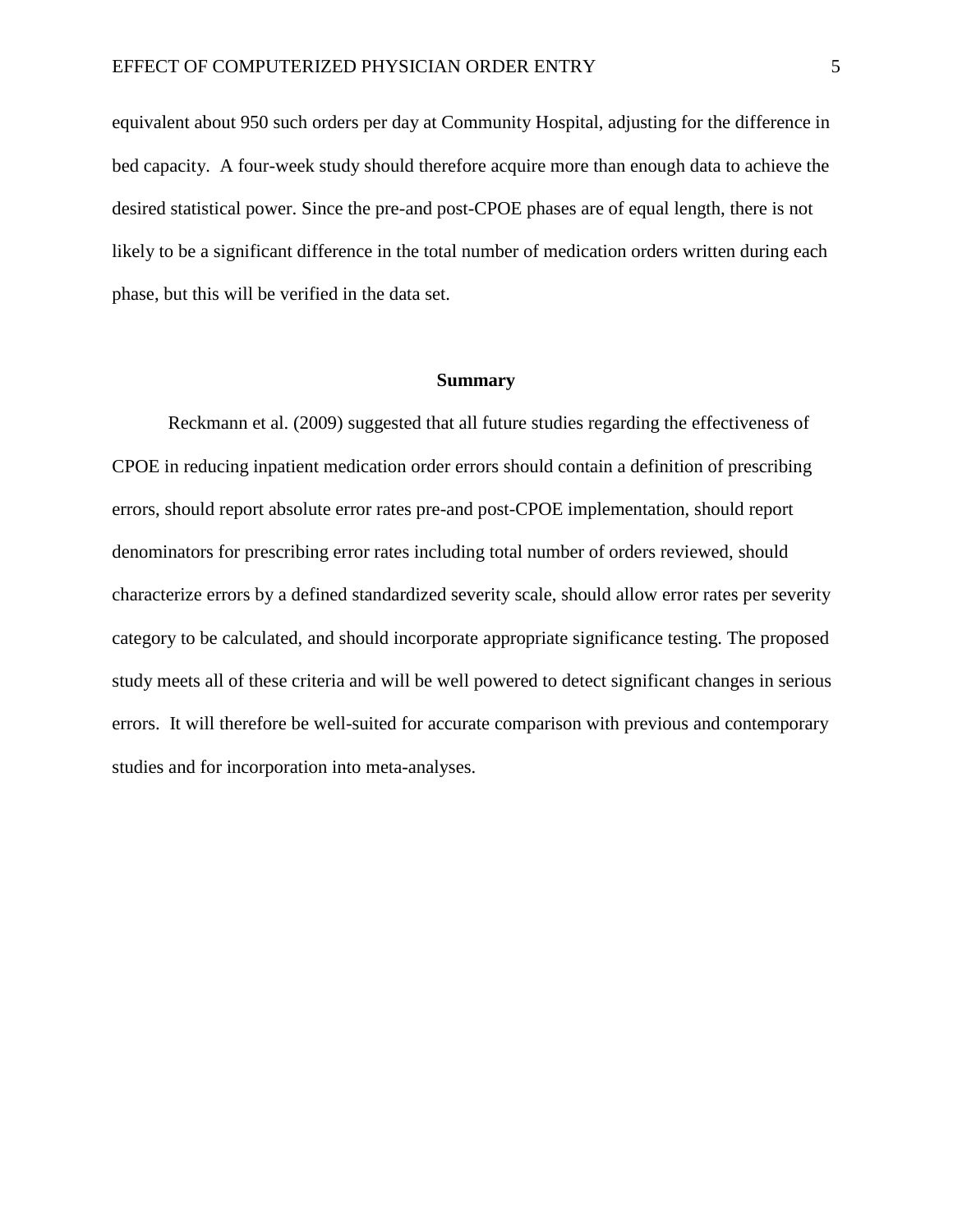## References

- Ammenwerth, E., Schnell-Inderst, P., Machan, C., & Siebert, U. (2008). The Effect of Electronic Prescribing on Medication Errors and Adverse Drug Events: a Systematic Review. *J. Am. Med. Inform. Assoc., 15*(5):585-600.
- D'Agostino, R.B., Sullivan, L.M., & Beiser, A.S. (2006). Introductory Applied Biostatistics. Brooks/Cole, Belmont, CA.
- Dean, B.S. & Barber, N.D. (1999). A validated, reliable method of scoring the severity of medication errors. *Am. J. Health Syst. Pharm. 56*:54-59.
- Dean, B., Schachter, M., Vincent, C., & Barber, N. (2002). Prescribing errors in hospital patients: their incidence and clinical significance. *Qual. Saf. Health Care, 11*:340-344.
- Dean-Franklin, B., O'Grady, K., Donyai, P., Jacklin, A., & Barber, N. (2007). The impact of the closed loop electronic prescribing and administration system on prescribing errors, administration errors and staff time: A before-and-after study. *Qual. Saf. Health Care, 16*:279-84.
- Institute of Medicine (2011). Health IT and Patient Safety: Building Safer Systems for Better Care. National Academies Press, Washington, D.C., p. S-2
- Koppel, R., Metlay, J.P., Cohen, A., Abaluck, B., Localio, A.R., Kimmel, S.E., & Strom, B.L. (2005). Role of computerized physician order entry systems in facilitating medication errors. *J. Am. Med. Assoc., 293*(10):1197-203.
- Reckmann, M.H., Westbrook, J.L., Koh, Y., Lo, C., & Day, R.O. (2009). Does Computerized Provider Order Entry Reduce Prescribing Errors for Hospital Patients? A Systematic Review. *J. Am. Med. Inform. Assoc., 16*(5):613-21.